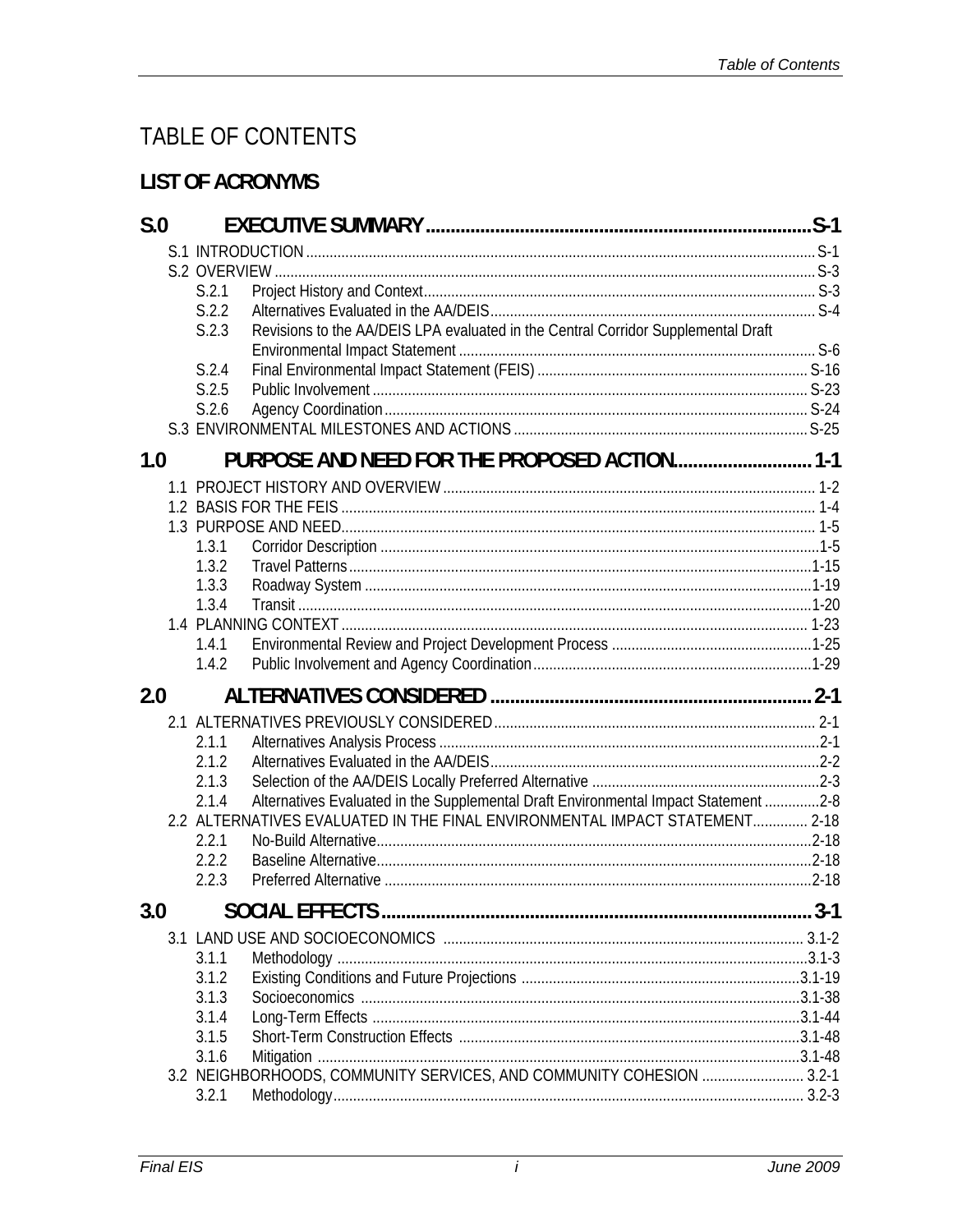| 3.2.2  |  |
|--------|--|
| 3.2.3  |  |
| 3.2.4  |  |
| 3.2.5  |  |
|        |  |
| 3.3.1  |  |
| 3.3.2  |  |
| 3.3.3  |  |
| 3.3.4  |  |
| 3.3.5  |  |
| 3.3.6  |  |
|        |  |
| 3.4.1  |  |
| 3.4.2  |  |
| 3.4.3  |  |
| 3.4.4  |  |
| 3.4.5  |  |
| 3.4.6  |  |
|        |  |
| 3.5.1  |  |
| 3.5.2  |  |
| 3.5.3  |  |
| 3.5.4  |  |
| 3.5.5  |  |
| 3.5.6  |  |
|        |  |
| 3.6.1  |  |
| 3.6.2  |  |
| 3.6.3  |  |
| 3.6.4  |  |
| 3.6.5  |  |
| 3.6.6  |  |
|        |  |
| 3.7.1  |  |
| 3.7.2  |  |
| 3.7.3  |  |
| 3.7.4  |  |
| 3.7.5  |  |
|        |  |
| 3.8.1  |  |
| 3.8.2  |  |
| 3.8.3  |  |
| 3.8.4  |  |
| 3.8.5  |  |
| 3.8.6  |  |
| 3.8.7  |  |
| 3.8.8  |  |
| 3.8.9  |  |
| 3.8.10 |  |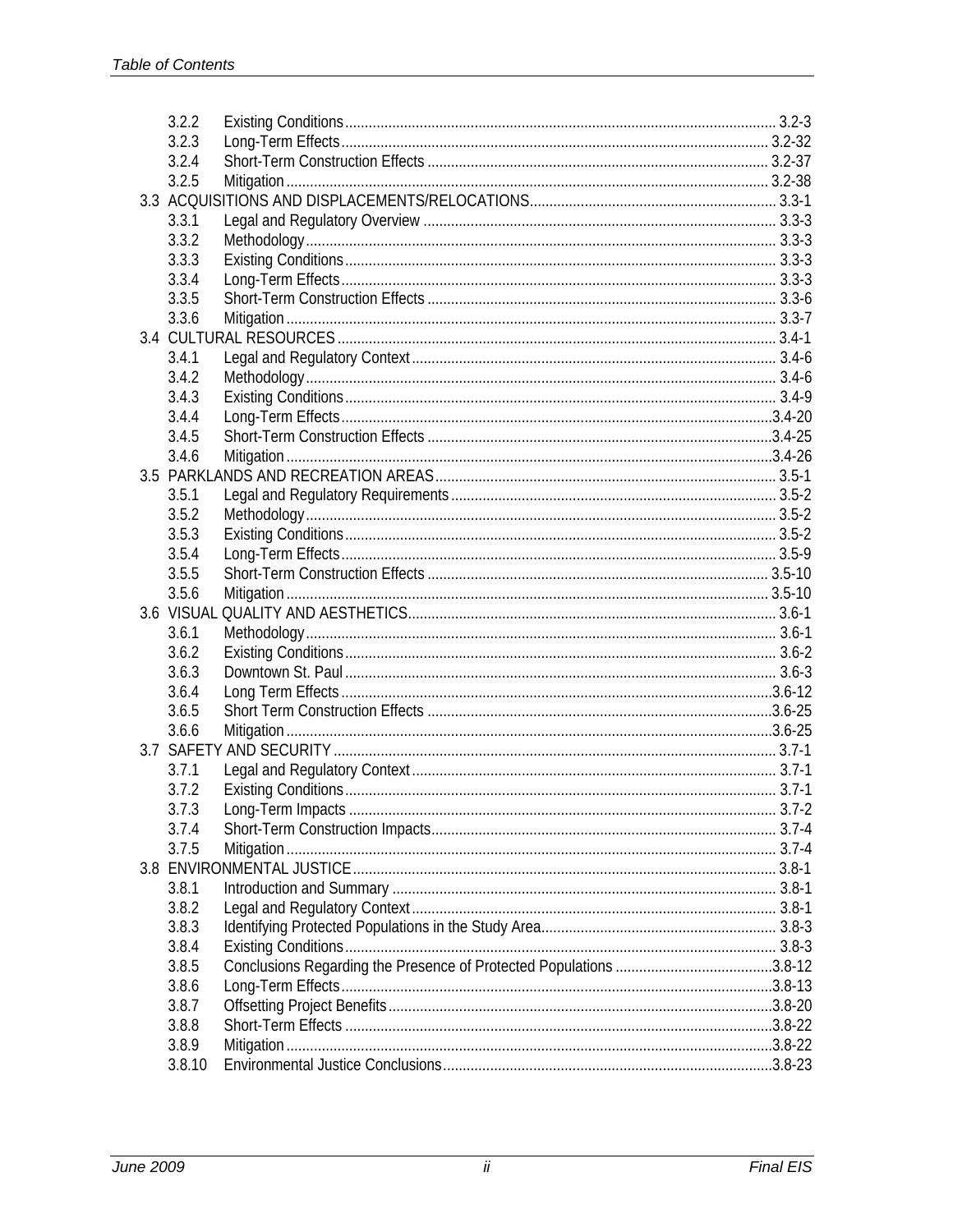| 4.1.1<br>4.1.2<br>4.1.3<br>4.1.4<br>4.1.5<br>4.2.1<br>4.2.2<br>4.2.3<br>4.2.4<br>4.2.5<br>4.2.6<br>4.3.1<br>4.3.2<br>4.3.3<br>4.3.4<br>4.3.5<br>4.3.6<br>4.4.1<br>4.4.2<br>4.4.3<br>4.4.4<br>4.4.5<br>4.4.6<br>4.5.1<br>4.5.2<br>4.5.3<br>4.5.4<br>4.5.5<br>4.5.6<br>4.6.1<br>4.6.2<br>4.6.3<br>4.6.4<br>4.6.5<br>4.6.6<br>4.6.7<br>4.6.8<br>4.6.9<br>4.7 VIBRATION<br>4.7.1<br>4.7.2<br>4.7.3 | 4.0 |       |  |
|------------------------------------------------------------------------------------------------------------------------------------------------------------------------------------------------------------------------------------------------------------------------------------------------------------------------------------------------------------------------------------------------|-----|-------|--|
|                                                                                                                                                                                                                                                                                                                                                                                                |     |       |  |
|                                                                                                                                                                                                                                                                                                                                                                                                |     |       |  |
|                                                                                                                                                                                                                                                                                                                                                                                                |     |       |  |
|                                                                                                                                                                                                                                                                                                                                                                                                |     |       |  |
|                                                                                                                                                                                                                                                                                                                                                                                                |     |       |  |
|                                                                                                                                                                                                                                                                                                                                                                                                |     |       |  |
|                                                                                                                                                                                                                                                                                                                                                                                                |     |       |  |
|                                                                                                                                                                                                                                                                                                                                                                                                |     |       |  |
|                                                                                                                                                                                                                                                                                                                                                                                                |     |       |  |
|                                                                                                                                                                                                                                                                                                                                                                                                |     |       |  |
|                                                                                                                                                                                                                                                                                                                                                                                                |     |       |  |
|                                                                                                                                                                                                                                                                                                                                                                                                |     |       |  |
|                                                                                                                                                                                                                                                                                                                                                                                                |     |       |  |
|                                                                                                                                                                                                                                                                                                                                                                                                |     |       |  |
|                                                                                                                                                                                                                                                                                                                                                                                                |     |       |  |
|                                                                                                                                                                                                                                                                                                                                                                                                |     |       |  |
|                                                                                                                                                                                                                                                                                                                                                                                                |     |       |  |
|                                                                                                                                                                                                                                                                                                                                                                                                |     |       |  |
|                                                                                                                                                                                                                                                                                                                                                                                                |     |       |  |
|                                                                                                                                                                                                                                                                                                                                                                                                |     |       |  |
|                                                                                                                                                                                                                                                                                                                                                                                                |     |       |  |
|                                                                                                                                                                                                                                                                                                                                                                                                |     |       |  |
|                                                                                                                                                                                                                                                                                                                                                                                                |     |       |  |
|                                                                                                                                                                                                                                                                                                                                                                                                |     |       |  |
|                                                                                                                                                                                                                                                                                                                                                                                                |     |       |  |
|                                                                                                                                                                                                                                                                                                                                                                                                |     |       |  |
|                                                                                                                                                                                                                                                                                                                                                                                                |     |       |  |
|                                                                                                                                                                                                                                                                                                                                                                                                |     |       |  |
|                                                                                                                                                                                                                                                                                                                                                                                                |     |       |  |
|                                                                                                                                                                                                                                                                                                                                                                                                |     |       |  |
|                                                                                                                                                                                                                                                                                                                                                                                                |     |       |  |
|                                                                                                                                                                                                                                                                                                                                                                                                |     |       |  |
|                                                                                                                                                                                                                                                                                                                                                                                                |     |       |  |
|                                                                                                                                                                                                                                                                                                                                                                                                |     |       |  |
|                                                                                                                                                                                                                                                                                                                                                                                                |     |       |  |
|                                                                                                                                                                                                                                                                                                                                                                                                |     |       |  |
|                                                                                                                                                                                                                                                                                                                                                                                                |     |       |  |
|                                                                                                                                                                                                                                                                                                                                                                                                |     |       |  |
|                                                                                                                                                                                                                                                                                                                                                                                                |     |       |  |
|                                                                                                                                                                                                                                                                                                                                                                                                |     |       |  |
|                                                                                                                                                                                                                                                                                                                                                                                                |     |       |  |
|                                                                                                                                                                                                                                                                                                                                                                                                |     |       |  |
|                                                                                                                                                                                                                                                                                                                                                                                                |     |       |  |
|                                                                                                                                                                                                                                                                                                                                                                                                |     |       |  |
|                                                                                                                                                                                                                                                                                                                                                                                                |     |       |  |
|                                                                                                                                                                                                                                                                                                                                                                                                |     |       |  |
|                                                                                                                                                                                                                                                                                                                                                                                                |     |       |  |
|                                                                                                                                                                                                                                                                                                                                                                                                |     | 4.7.4 |  |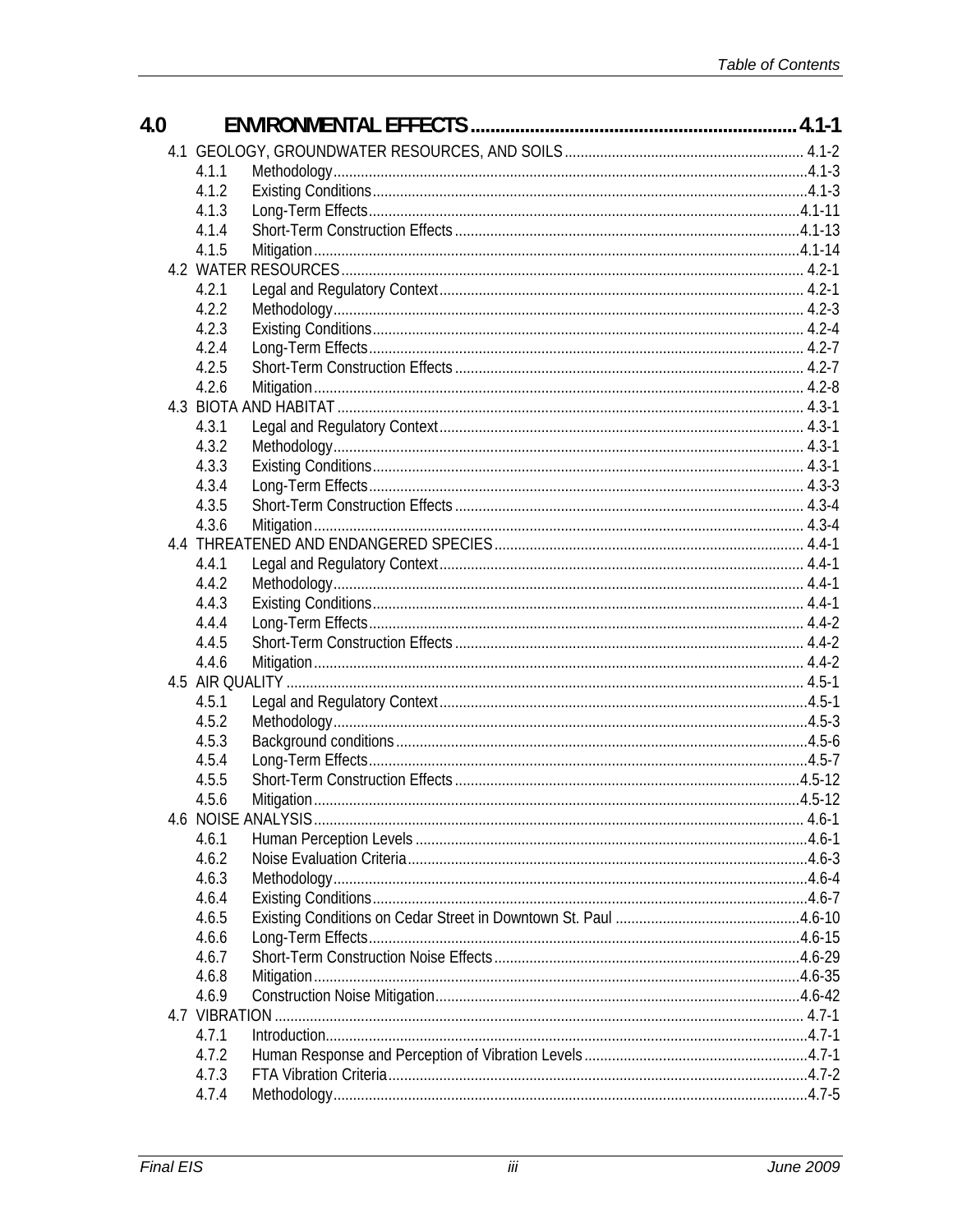|     | 4.7.5  |                                                                        |          |
|-----|--------|------------------------------------------------------------------------|----------|
|     | 4.7.6  |                                                                        |          |
|     | 4.7.7  |                                                                        |          |
|     | 4.7.8  |                                                                        |          |
|     |        |                                                                        |          |
|     | 4.8.1  |                                                                        |          |
|     | 4.8.2  |                                                                        |          |
|     | 4.8.3  |                                                                        |          |
|     | 4.8.4  |                                                                        |          |
|     | 4.8.5  |                                                                        |          |
|     |        |                                                                        |          |
|     | 4.9.1  |                                                                        |          |
|     | 4.9.2  |                                                                        |          |
|     | 4.9.3  |                                                                        |          |
|     | 4.9.4  |                                                                        |          |
|     | 4.9.5  |                                                                        |          |
|     | 4.9.6  |                                                                        |          |
|     | 4.10.1 |                                                                        |          |
|     | 4.10.2 |                                                                        |          |
|     | 4.10.3 |                                                                        |          |
|     | 4.10.4 |                                                                        |          |
|     |        |                                                                        |          |
| 5.0 |        |                                                                        |          |
|     |        |                                                                        |          |
|     | 5.1.1  | Output, Earnings, and Employment Effects from Capital Expenditures 5-3 |          |
|     | 5.1.2  | Output, Earnings, and Employment Effects from Operations and           |          |
|     |        |                                                                        |          |
|     | 5.1.3  |                                                                        |          |
|     |        |                                                                        |          |
|     | 5.2.1  |                                                                        |          |
|     | 5.2.2  |                                                                        |          |
|     | 5.2.3  |                                                                        |          |
|     | 5.2.4  |                                                                        |          |
|     | 5.2.5  |                                                                        |          |
|     | 5.3.1  |                                                                        | $5 - 54$ |
|     | 5.3.2  |                                                                        |          |
|     | 5.3.3  |                                                                        |          |
|     | 5.3.4  |                                                                        |          |
|     | 5.3.5  |                                                                        |          |
|     | 5.3.6  |                                                                        |          |
| 6.0 |        |                                                                        |          |
|     |        |                                                                        |          |
|     | 6.1.1  |                                                                        |          |
|     | 6.1.2  |                                                                        |          |
|     | 6.1.3  |                                                                        |          |
|     | 6.1.4  |                                                                        |          |
|     | 6.1.5  |                                                                        |          |
|     |        |                                                                        |          |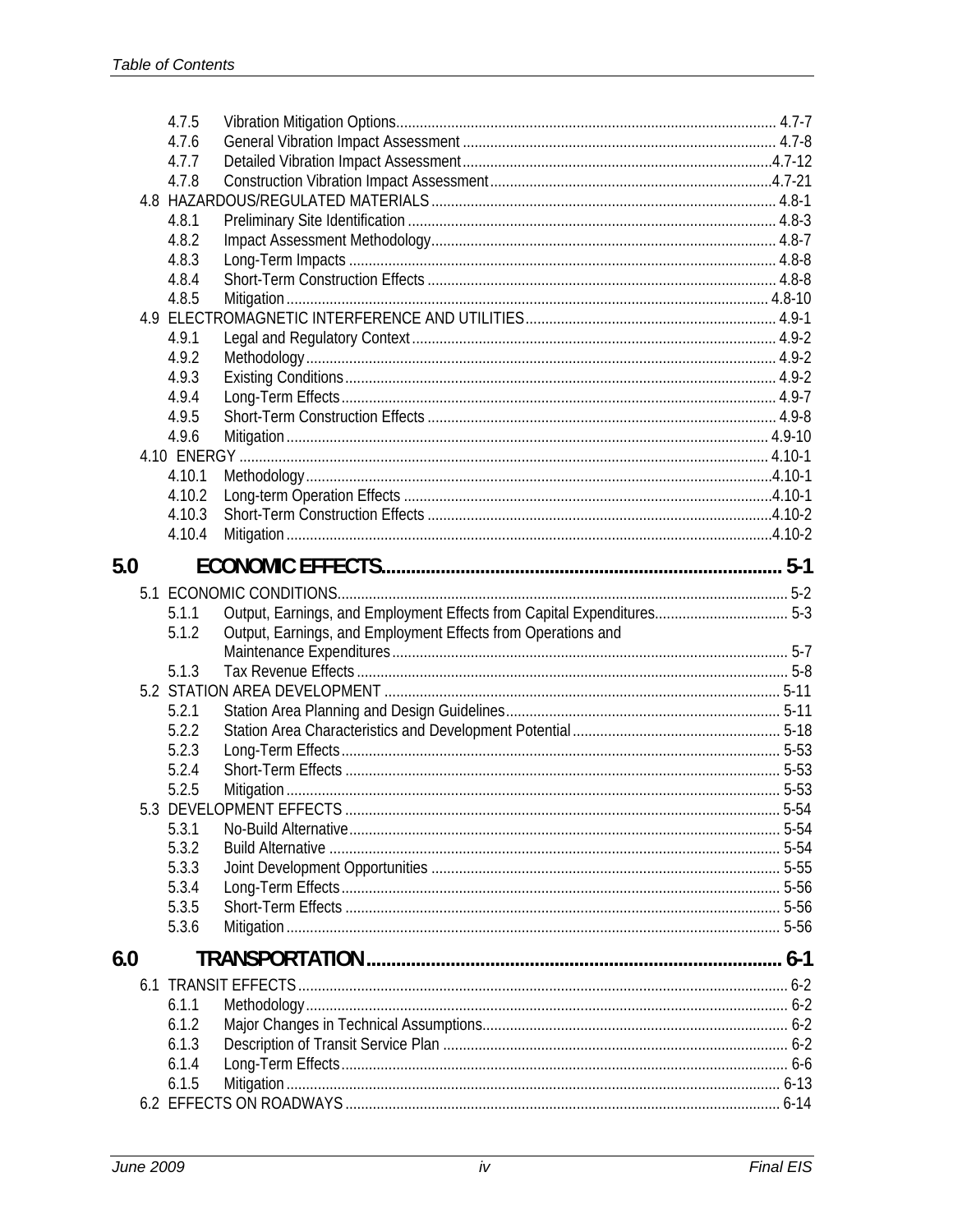|     | 6.2.1                                                                     |  |
|-----|---------------------------------------------------------------------------|--|
|     | 6.2.2                                                                     |  |
|     | 6.2.3                                                                     |  |
|     | 6.2.4                                                                     |  |
|     | 6.2.5                                                                     |  |
|     | 6.2.6                                                                     |  |
|     |                                                                           |  |
|     | 6.3.1                                                                     |  |
|     | 6.3.2                                                                     |  |
|     | 6.3.3                                                                     |  |
|     | 6.3.4                                                                     |  |
|     | 6.3.5                                                                     |  |
|     |                                                                           |  |
|     | 6.4.1                                                                     |  |
|     | 6.4.2                                                                     |  |
|     | 6.4.3                                                                     |  |
|     | 6.4.4                                                                     |  |
|     | 6.4.5                                                                     |  |
|     | 6.4.6                                                                     |  |
|     | 6.4.7                                                                     |  |
|     |                                                                           |  |
| 7.0 |                                                                           |  |
|     |                                                                           |  |
|     |                                                                           |  |
|     |                                                                           |  |
|     | 7.3.1                                                                     |  |
|     |                                                                           |  |
|     |                                                                           |  |
|     | 7.5.1                                                                     |  |
|     | 7.5.2                                                                     |  |
|     |                                                                           |  |
|     | 7.6.1                                                                     |  |
|     | 7.6.2                                                                     |  |
|     | 7.6.3                                                                     |  |
|     | 7.6.4                                                                     |  |
|     |                                                                           |  |
|     |                                                                           |  |
|     | 7.8.1                                                                     |  |
|     |                                                                           |  |
|     |                                                                           |  |
| 8.0 |                                                                           |  |
|     |                                                                           |  |
|     | 8.1.1                                                                     |  |
|     | 8.1.2                                                                     |  |
|     |                                                                           |  |
|     | 8.2.1                                                                     |  |
|     | 8.2.2                                                                     |  |
|     |                                                                           |  |
|     | 8.4 FINANCIAL PLAN SUMMARY: CAPITAL FUNDING PLAN, INTEREST, AND OPERATION |  |
|     |                                                                           |  |
|     | 8.4.1                                                                     |  |
|     |                                                                           |  |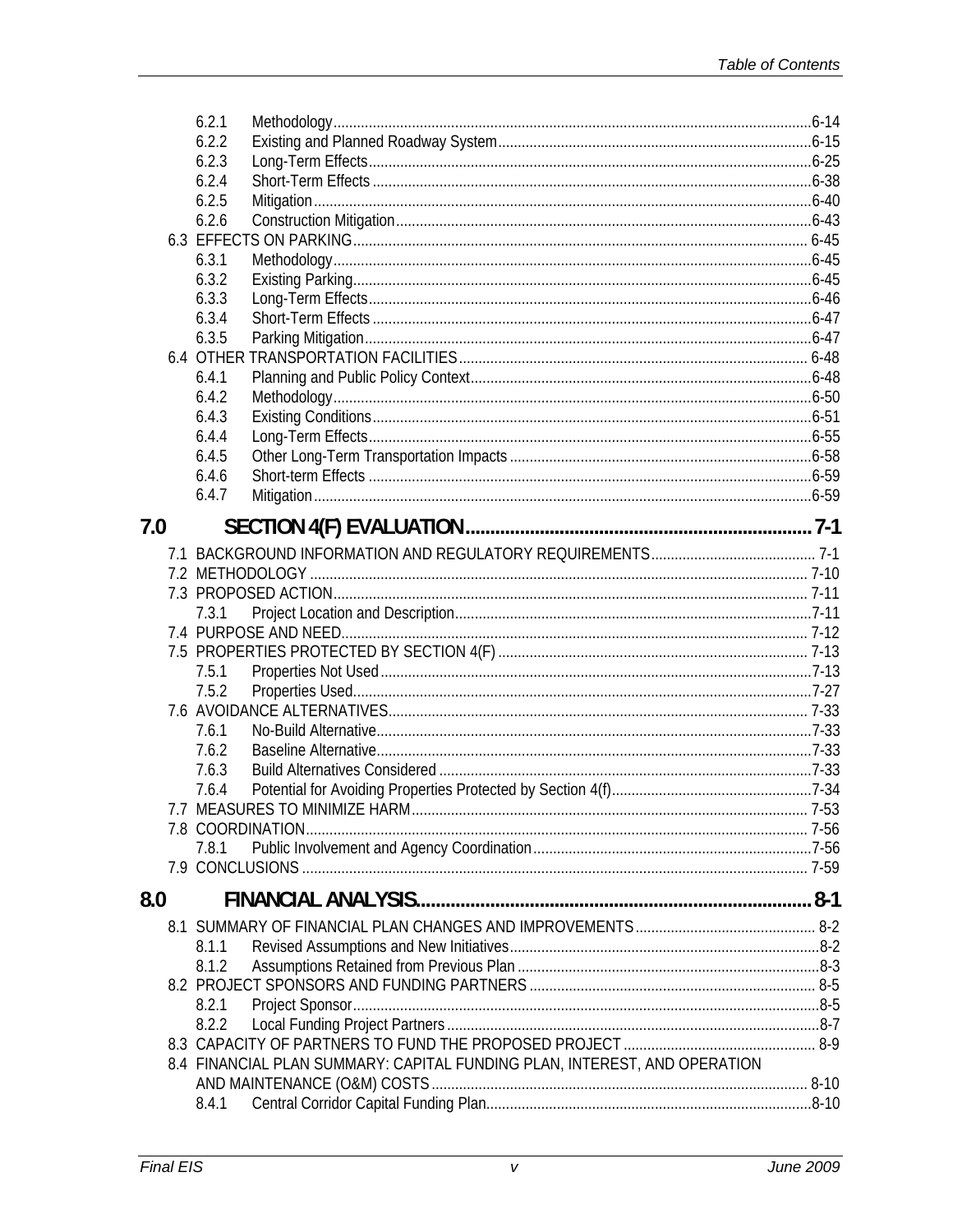|      | 8.4.2  |                                                                     |  |
|------|--------|---------------------------------------------------------------------|--|
|      | 8.4.3  | Plan for Funding CCLRT Capital, Operating and Maintenance Revenues, |  |
|      |        |                                                                     |  |
|      |        |                                                                     |  |
|      | 8.5.1  |                                                                     |  |
|      | 8.5.2  |                                                                     |  |
|      | 8.5.3  |                                                                     |  |
|      | 8.5.4  |                                                                     |  |
|      |        |                                                                     |  |
|      | 8.6.1  |                                                                     |  |
|      | 8.6.2  |                                                                     |  |
|      |        |                                                                     |  |
|      | 8.8.1  |                                                                     |  |
|      |        |                                                                     |  |
|      | 8.9.1  | $Introduction 8-24$                                                 |  |
|      | 8.9.2  |                                                                     |  |
|      | 8.9.3  |                                                                     |  |
|      |        |                                                                     |  |
|      |        |                                                                     |  |
|      | 8.11.1 |                                                                     |  |
| 9.0  |        |                                                                     |  |
|      |        |                                                                     |  |
|      |        |                                                                     |  |
|      |        |                                                                     |  |
|      |        |                                                                     |  |
|      |        |                                                                     |  |
|      |        |                                                                     |  |
|      |        |                                                                     |  |
|      |        |                                                                     |  |
|      |        |                                                                     |  |
|      |        |                                                                     |  |
|      |        |                                                                     |  |
|      |        |                                                                     |  |
|      |        |                                                                     |  |
|      |        |                                                                     |  |
|      |        |                                                                     |  |
|      |        |                                                                     |  |
|      |        |                                                                     |  |
|      |        |                                                                     |  |
|      |        |                                                                     |  |
| 10.0 |        |                                                                     |  |
|      |        |                                                                     |  |
|      | 10.1.1 |                                                                     |  |
|      | 10.1.2 |                                                                     |  |
|      | 10.1.3 |                                                                     |  |
|      |        |                                                                     |  |
|      | 10.2.1 |                                                                     |  |
|      | 10.2.2 |                                                                     |  |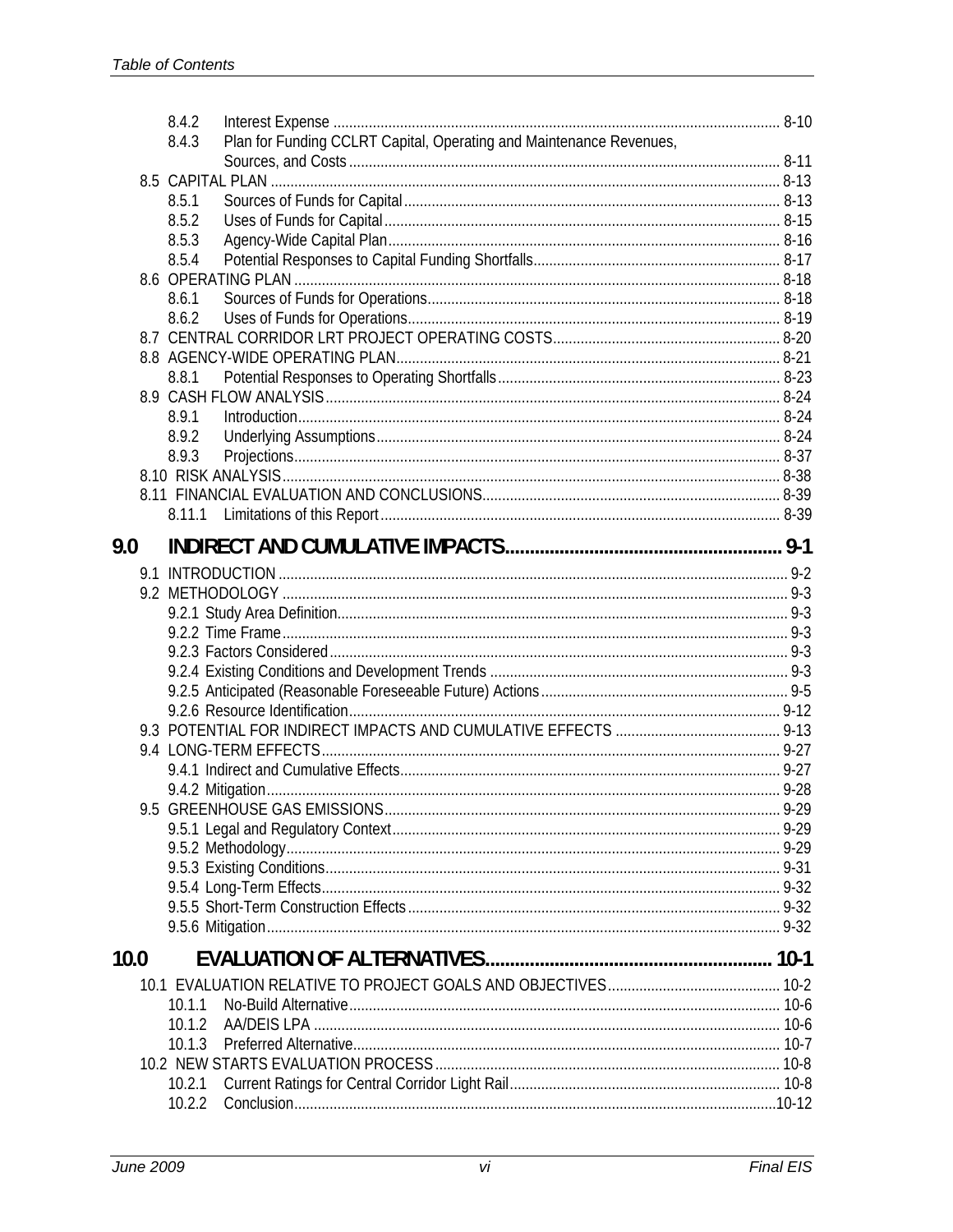| 11.0   | <b>PUBLIC AND AGENCY COORDINATION AND COMMENTS  11-1</b> |  |
|--------|----------------------------------------------------------|--|
|        |                                                          |  |
| 11.1.1 |                                                          |  |
| 11.1.2 |                                                          |  |
| 11.1.3 |                                                          |  |
| 11.1.4 |                                                          |  |
|        |                                                          |  |
| 11.2.1 |                                                          |  |
| 11.2.2 |                                                          |  |
| 11.2.3 |                                                          |  |
|        |                                                          |  |
| 11.3.1 |                                                          |  |
| 11.3.2 |                                                          |  |
| 11.3.3 |                                                          |  |
| 11.3.4 |                                                          |  |
| 11.3.5 |                                                          |  |
| 11.3.6 |                                                          |  |
| 11.3.7 |                                                          |  |
| 11.3.8 |                                                          |  |
| 11.3.9 |                                                          |  |
|        |                                                          |  |
|        |                                                          |  |
| 11.4.1 |                                                          |  |
| 11.4.2 |                                                          |  |
| 11.4.3 |                                                          |  |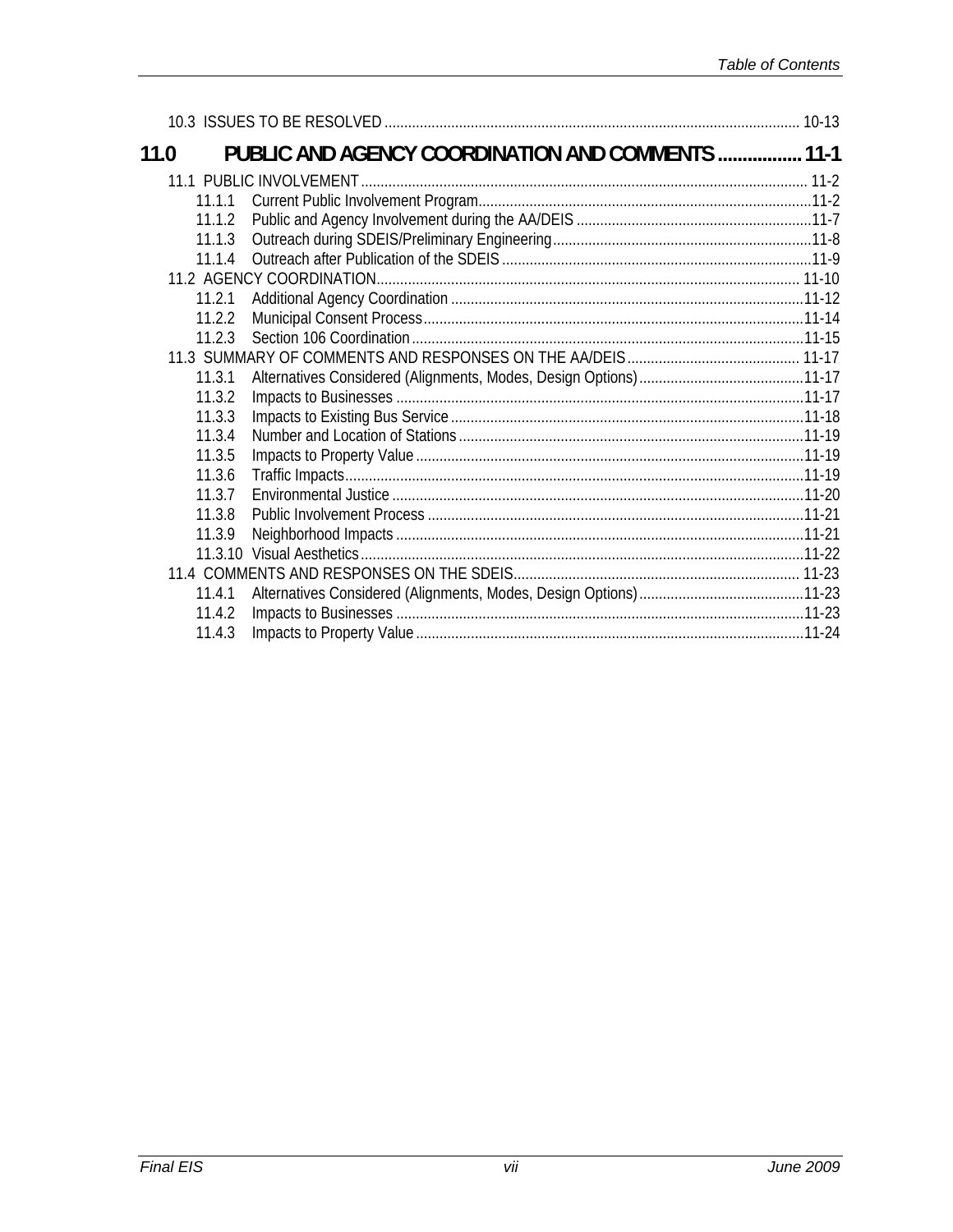## LIST OF FIGURES

| Figure 1-7 Employment Density by Transportation Analysis Zone Year 2010 1-17                      |  |
|---------------------------------------------------------------------------------------------------|--|
| Figure 1-8 Employment Density by Transportation Analysis Zone Year 2030 1-18                      |  |
|                                                                                                   |  |
| Figure 1-10 Historic and Projected Traffic on University Avenue, I-94, and Washington Avenue 1-21 |  |
|                                                                                                   |  |
|                                                                                                   |  |
|                                                                                                   |  |
|                                                                                                   |  |
|                                                                                                   |  |
| Figure 2-4 Preferred Alternative - Alignment Detail, Downtown St. Paul and Capitol Area 2-21      |  |
| Figure 2-5 Preferred Alternative - Alignment Detail, Dale and Lexington Station Area  2-22        |  |
| Figure 2-6 Preferred Alternative - Alignment Detail, Snelling to Raymond Station Area 2-23        |  |
| Figure 2-7 Preferred Alternative - Alignment Detail, U of M \ Prospect Park Area  2-24            |  |
| Figure 2-8 Preferred Alternative - Alignment Detail, Downtown Minneapolis 2-25                    |  |
|                                                                                                   |  |
| Figure 2-10 Washington Avenue Transit/Pedestrian Mall Typical Cross Section  2-26                 |  |
|                                                                                                   |  |
|                                                                                                   |  |
|                                                                                                   |  |
|                                                                                                   |  |
|                                                                                                   |  |
|                                                                                                   |  |
|                                                                                                   |  |
|                                                                                                   |  |
|                                                                                                   |  |
|                                                                                                   |  |
|                                                                                                   |  |
|                                                                                                   |  |
|                                                                                                   |  |
|                                                                                                   |  |
| Figure 3.2-4 Landmarks and Community Facilities - Midway East, Section 1 3.2-9                    |  |
| Figure 3.2-5 Landmarks and Community Facilities - Midway East, Section 2 3.2-10                   |  |
| Figure 3.2-6 Landmarks and Community Facilities - Midway East, Section 3 3.2-12                   |  |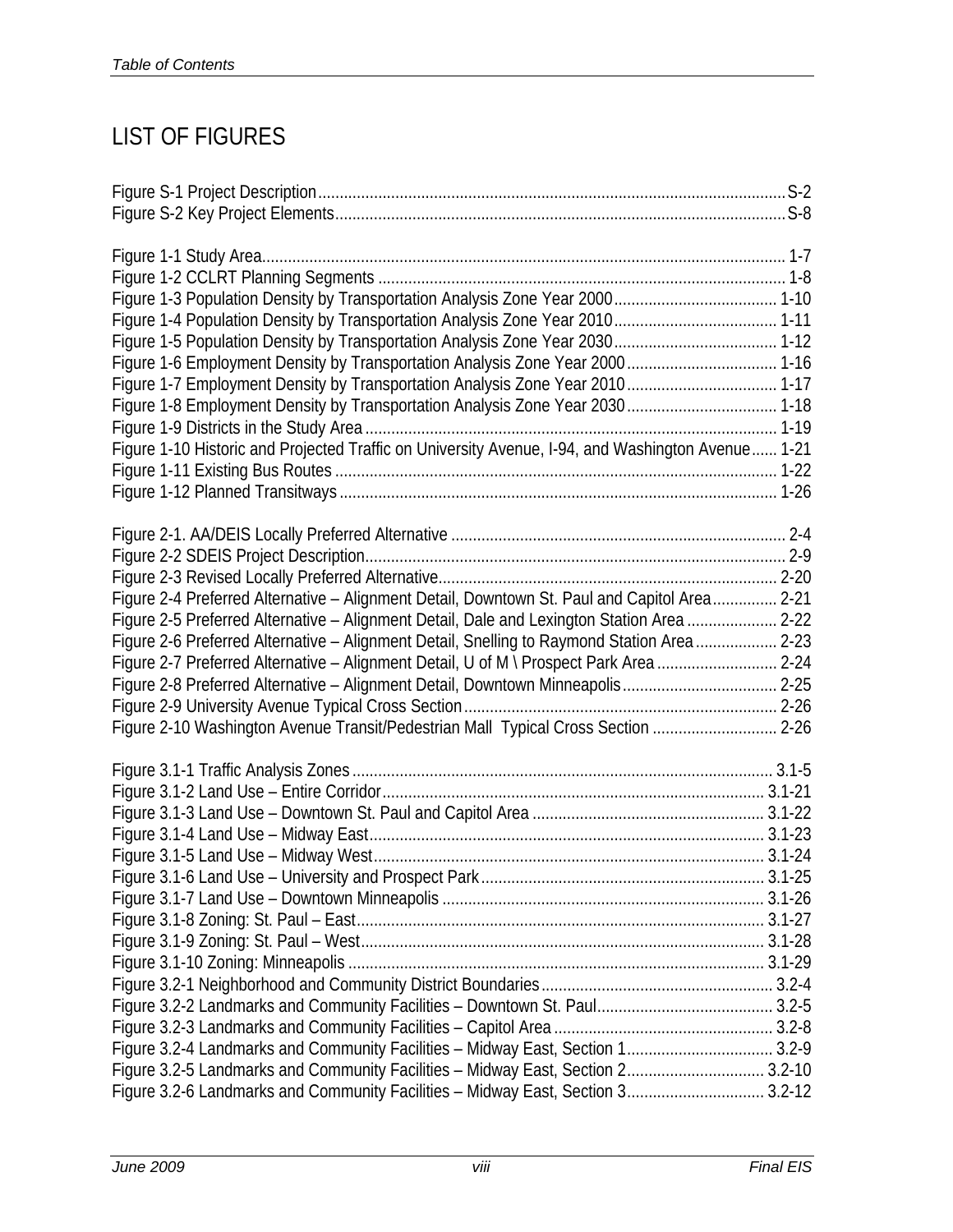| Figure 3.2-7 Landmarks and Community Facilities - Midway West, Section 1 3.2-13    |            |
|------------------------------------------------------------------------------------|------------|
| Figure 3.2-8 Landmarks and Community Facilities - Midway West, Section 23.2-15     |            |
| Figure 3.2-9 Landmarks and Community Facilities - Midway West, Section 3  3.2-16   |            |
|                                                                                    |            |
| Figure 3.2-11 Landmarks and Community Facilities - University of Minnesota 3.2-20  |            |
| Figure 3.2-12 Landmarks and Community Facilities - Downtown East/West Bank  3.2-21 |            |
| Figure 3.2-13 Landmarks and Community Facilities - Downtown Minneapolis3.2-22      |            |
|                                                                                    |            |
|                                                                                    |            |
|                                                                                    |            |
|                                                                                    |            |
|                                                                                    |            |
|                                                                                    |            |
|                                                                                    |            |
|                                                                                    |            |
|                                                                                    |            |
|                                                                                    |            |
|                                                                                    |            |
|                                                                                    |            |
|                                                                                    |            |
|                                                                                    |            |
|                                                                                    |            |
|                                                                                    |            |
|                                                                                    |            |
|                                                                                    |            |
|                                                                                    |            |
|                                                                                    |            |
|                                                                                    |            |
|                                                                                    |            |
|                                                                                    |            |
|                                                                                    |            |
|                                                                                    |            |
| Figure 3.6-22                                                                      | $3.6 - 22$ |
|                                                                                    |            |
|                                                                                    |            |
|                                                                                    |            |
|                                                                                    |            |
|                                                                                    |            |
|                                                                                    |            |
|                                                                                    |            |
|                                                                                    |            |
|                                                                                    |            |
|                                                                                    |            |
|                                                                                    |            |
|                                                                                    |            |
|                                                                                    |            |
|                                                                                    |            |
|                                                                                    |            |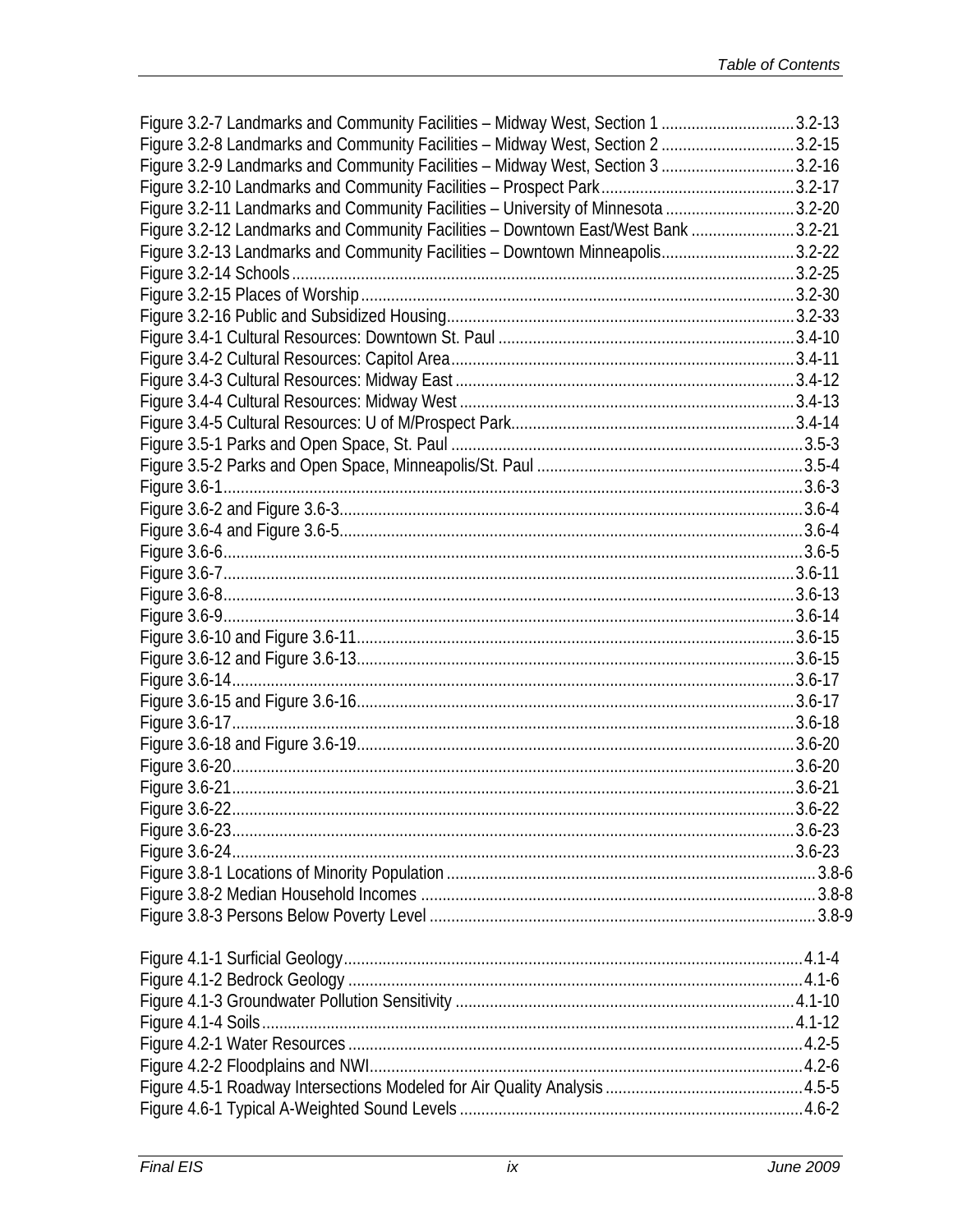| Figure 4.6-5 FTA Detailed Noise Assessment Based on SEL =84 dBA - St. Paul 4.6-17                     |  |
|-------------------------------------------------------------------------------------------------------|--|
| Figure 4.6-6 FTA Detailed Noise Assessment Based on SEL = 84 dBA - Midway Area 4.6-18                 |  |
| Figure 4.6-7 FTA Detailed Noise Assessment Based on SEL = 84 dBA - Minneapolis Area 4.6-19            |  |
|                                                                                                       |  |
|                                                                                                       |  |
|                                                                                                       |  |
| Figure 4.7-3 Ambient Vibration Measurement and Vibration Propagation                                  |  |
|                                                                                                       |  |
|                                                                                                       |  |
| Figure 4.7-5 Predicted Vibration Impact on U of M Campus and Location of Vibration Mitigation. 4.7-19 |  |
| Figure 4.8-1 Hazardous and Regulated Materials Preliminary Phase II ESA Sites  4.8-6                  |  |
|                                                                                                       |  |
|                                                                                                       |  |
|                                                                                                       |  |
|                                                                                                       |  |
|                                                                                                       |  |
|                                                                                                       |  |
|                                                                                                       |  |
|                                                                                                       |  |
|                                                                                                       |  |
|                                                                                                       |  |
|                                                                                                       |  |
|                                                                                                       |  |
|                                                                                                       |  |
|                                                                                                       |  |
|                                                                                                       |  |
|                                                                                                       |  |
|                                                                                                       |  |
|                                                                                                       |  |
|                                                                                                       |  |
|                                                                                                       |  |
|                                                                                                       |  |
| Figure 6.2-3 U of M Stadium Roadway Changes - East Bank University of Minnesota  6-21                 |  |
|                                                                                                       |  |
|                                                                                                       |  |
|                                                                                                       |  |
| Figure 6.2-7 Proposed Access and Circulation Plan for Transit Pedestrian Mall Mitigation 6-44         |  |
|                                                                                                       |  |
|                                                                                                       |  |
|                                                                                                       |  |
|                                                                                                       |  |
|                                                                                                       |  |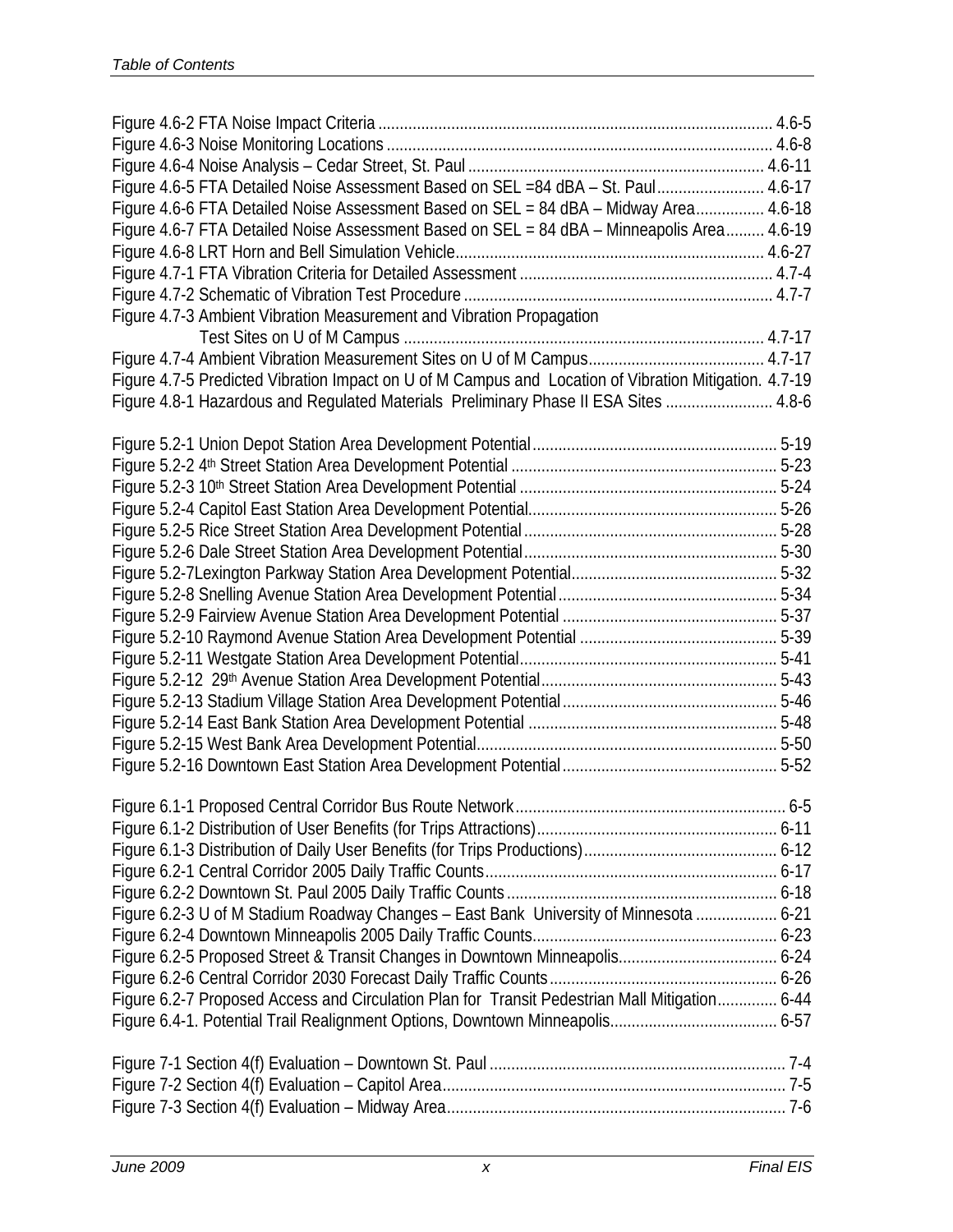| Figure 11-1 CCPO Community and Public Involvement and |  |
|-------------------------------------------------------|--|
|                                                       |  |
|                                                       |  |
|                                                       |  |
|                                                       |  |
| <b>LIST OF TABLES</b>                                 |  |

| Table S.2-1 Summary and Comparison of the Physical and Operating Characteristics of the | $S-12$ |
|-----------------------------------------------------------------------------------------|--------|
| Table S.2-2 Summary and Comparative Evaluation of the AA/DEIS LPA and the               |        |
| Table S.2-3 Summary of Anticipated Impacts and Proposed Mitigation for the              |        |
|                                                                                         |        |
|                                                                                         |        |
|                                                                                         |        |
|                                                                                         |        |
|                                                                                         |        |
|                                                                                         |        |
|                                                                                         |        |
|                                                                                         |        |
|                                                                                         |        |
|                                                                                         |        |
|                                                                                         |        |
|                                                                                         |        |
|                                                                                         |        |
|                                                                                         |        |
|                                                                                         |        |
|                                                                                         |        |
|                                                                                         |        |
|                                                                                         |        |
|                                                                                         |        |
|                                                                                         |        |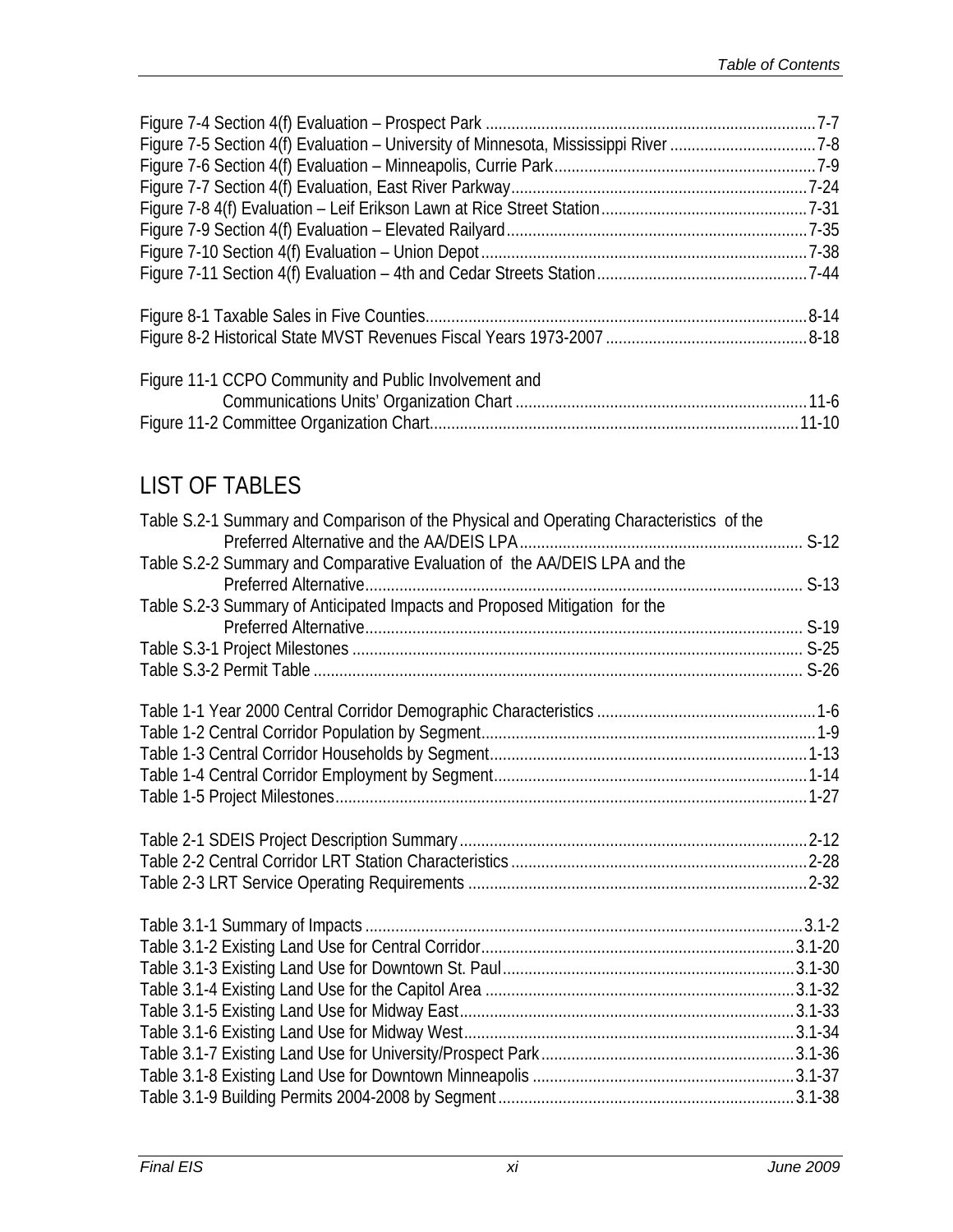|                                                                 | Table 3.3-1 Acquisitions, Displacements, and Relocations by Planning Segment 3.3-2                     |  |
|-----------------------------------------------------------------|--------------------------------------------------------------------------------------------------------|--|
|                                                                 |                                                                                                        |  |
|                                                                 |                                                                                                        |  |
|                                                                 |                                                                                                        |  |
|                                                                 |                                                                                                        |  |
|                                                                 |                                                                                                        |  |
|                                                                 |                                                                                                        |  |
|                                                                 |                                                                                                        |  |
| Table 3.4-2 Properties Determined Eligible for or Listed on the |                                                                                                        |  |
|                                                                 |                                                                                                        |  |
|                                                                 |                                                                                                        |  |
|                                                                 | Table 3.5-2 Park and Recreation Resources Present within the Study Area 3.5-5                          |  |
|                                                                 | Table 3.5-3 Parks, Recreation Areas, and Open Space Located Within 350 Feet of the                     |  |
|                                                                 |                                                                                                        |  |
|                                                                 | Table 3.6-1 Summary of Potential Visual/Aesthetic Effects for the Preferred Alternative  3.6-1         |  |
|                                                                 | Table 3.8-1. Population and Percent of Total Population by Identified Racial or Ethnic Heritage  3.8-4 |  |
|                                                                 |                                                                                                        |  |
|                                                                 |                                                                                                        |  |
|                                                                 | Table 3.8-4 English Language Proficiency by Population 5 Years and Over of Study Area LEP              |  |
|                                                                 |                                                                                                        |  |
|                                                                 |                                                                                                        |  |
|                                                                 |                                                                                                        |  |
|                                                                 |                                                                                                        |  |
|                                                                 |                                                                                                        |  |
|                                                                 |                                                                                                        |  |
|                                                                 |                                                                                                        |  |
|                                                                 | Table 4.5-1 National and Minnesota Ambient Air Quality Standards for Criteria Pollutants 4.5-2         |  |
|                                                                 |                                                                                                        |  |
|                                                                 |                                                                                                        |  |
|                                                                 |                                                                                                        |  |
|                                                                 | Table 4.5-5 Maximum Predicted 1-Hour CO Concentrations (in ppm) for                                    |  |
|                                                                 |                                                                                                        |  |
|                                                                 | Table 4.5-6 Maximum Predicted 8-Hour CO Concentrations (in ppm) for                                    |  |
|                                                                 |                                                                                                        |  |
|                                                                 | Table 4.5-7 Maximum Predicted 1-Hour CO Concentrations (in ppm) for                                    |  |
|                                                                 |                                                                                                        |  |
|                                                                 |                                                                                                        |  |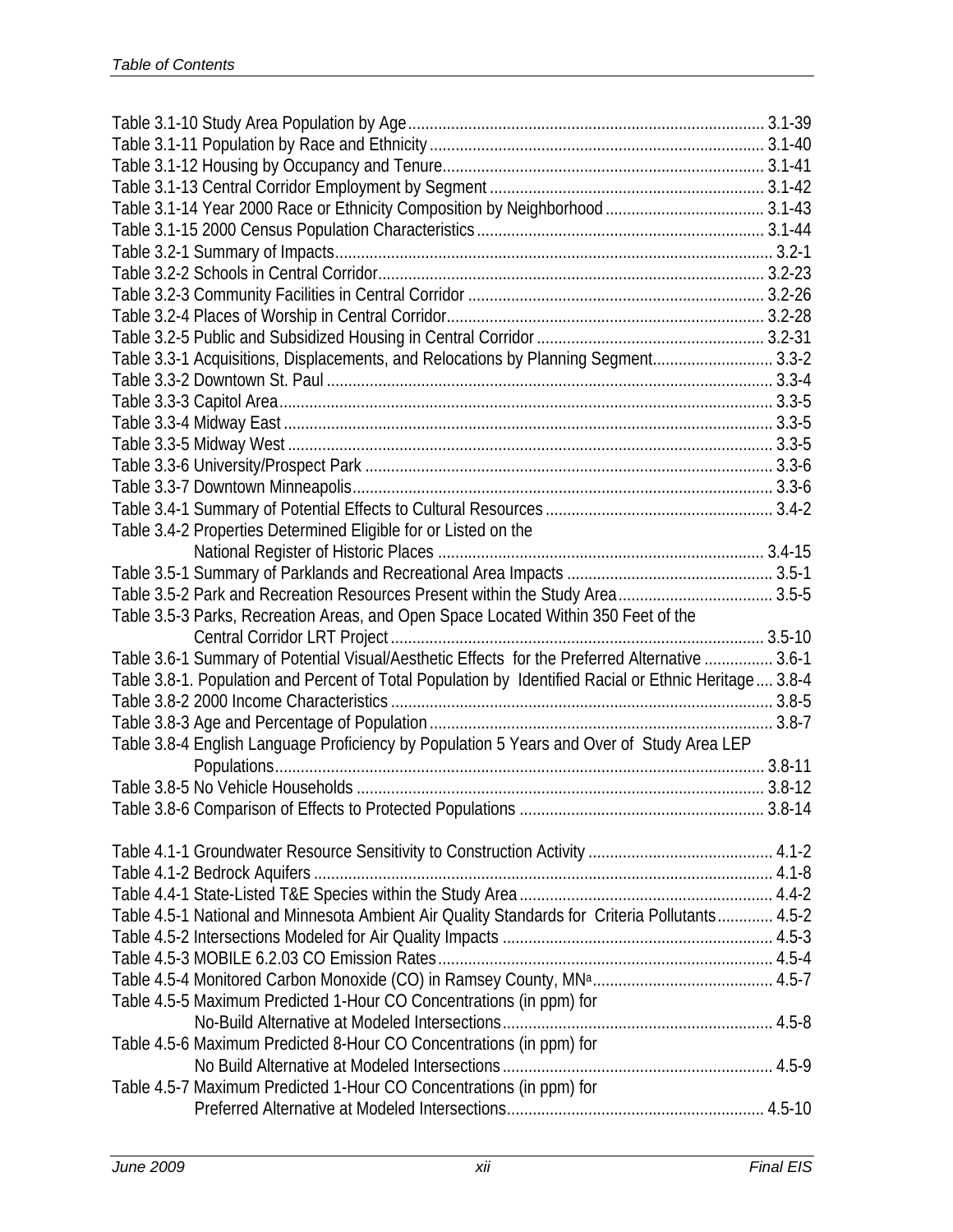| Table 4.5-8 Maximum Predicted 8-Hour CO Concentrations (in ppm) for                               |  |
|---------------------------------------------------------------------------------------------------|--|
|                                                                                                   |  |
| Table 4.6-1 Land-Use Categories and Metrics for Transit Noise Impact Criteria  4.6-4              |  |
| Table 4.6-2 Sound Exposure Levels used in the Detailed Noise Assessment 4.6-5                     |  |
|                                                                                                   |  |
| Table 4.6-4 Summary of 24-Hour Noise Measurements on Cedar Street in Downtown St. Paul 4.6-12     |  |
|                                                                                                   |  |
|                                                                                                   |  |
|                                                                                                   |  |
|                                                                                                   |  |
|                                                                                                   |  |
|                                                                                                   |  |
|                                                                                                   |  |
|                                                                                                   |  |
|                                                                                                   |  |
|                                                                                                   |  |
|                                                                                                   |  |
|                                                                                                   |  |
|                                                                                                   |  |
|                                                                                                   |  |
|                                                                                                   |  |
|                                                                                                   |  |
|                                                                                                   |  |
|                                                                                                   |  |
|                                                                                                   |  |
| Table 4.7-1 Ground-Borne Vibration Impact Criteria for General Assessment4.7-3                    |  |
| Table 4.7-2 Ground-Borne Vibration and Noise Impact Criteria for Special Buildings4.7-3           |  |
|                                                                                                   |  |
|                                                                                                   |  |
|                                                                                                   |  |
|                                                                                                   |  |
|                                                                                                   |  |
| Table 4.7-8 Summary of Vibration Measurements for Category 1 Land Uses  4.7-13                    |  |
| Table 4.7-9 Summary of University of Minnesota Vibration Measurements4.7-14                       |  |
| Table 4.7-10 Summary of Detailed Vibration Assessment Mitigation for Category 1 Land Uses  4.7-21 |  |
| Table 4.7-11 Impact Thresholds Used to Evaluate Construction Vibration  4.7-22                    |  |
|                                                                                                   |  |
|                                                                                                   |  |
| Table 4.8-1 Contaminated Sites (CS)1 Potentially Affecting Project Feature 4.8-2                  |  |
| Table 4.8-2 List of Hazardous/Regulated Material Sites Recommended for Phase II Assessment 4.8-4  |  |
|                                                                                                   |  |
|                                                                                                   |  |
|                                                                                                   |  |
|                                                                                                   |  |
|                                                                                                   |  |
|                                                                                                   |  |
|                                                                                                   |  |
|                                                                                                   |  |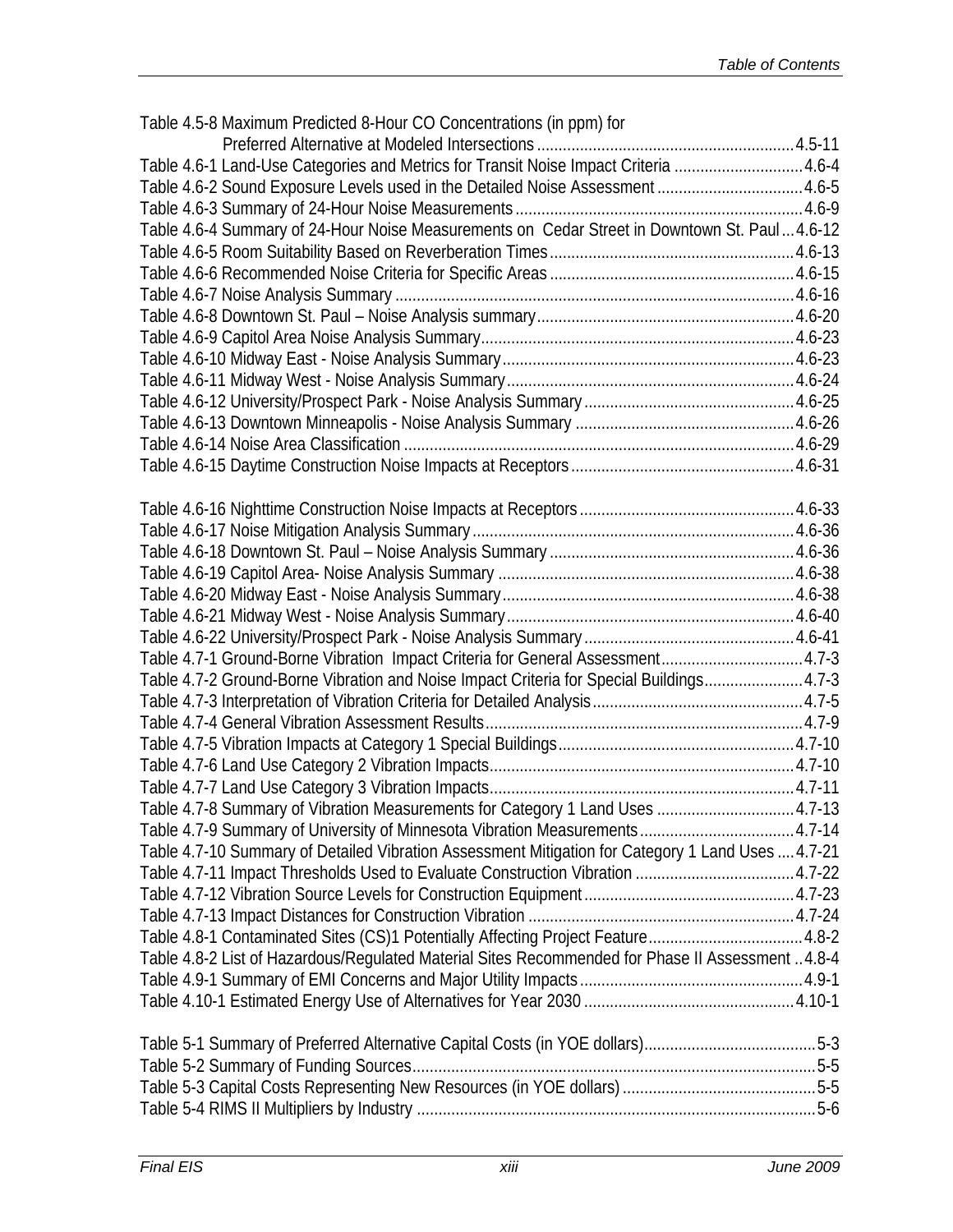| Table 5-7 Right-of-Way Acquisition and Associated Loss of Tax Revenues (in 2007 dollars) 5-9     |  |
|--------------------------------------------------------------------------------------------------|--|
|                                                                                                  |  |
|                                                                                                  |  |
|                                                                                                  |  |
|                                                                                                  |  |
| Table 6-5 Existing (2007) Traffic Operations in Midway Segment of Central Corridor 6-19          |  |
|                                                                                                  |  |
|                                                                                                  |  |
|                                                                                                  |  |
|                                                                                                  |  |
|                                                                                                  |  |
| Table 6-10 Summary of Forecast LOS in Midway & Capitol Area Segments, Off-corridor  6-31         |  |
|                                                                                                  |  |
|                                                                                                  |  |
| Table 6-13 Key Intersection Analysis for Downtown Minneapolis PM Peak Hour Synchro Analysis On-  |  |
|                                                                                                  |  |
| Table 6-14 Key Intersection Analysis for Downtown Minneapolis PM Peak Hour Synchro Analysis Off- |  |
|                                                                                                  |  |
|                                                                                                  |  |
|                                                                                                  |  |
| Table 7-3 Alternative Alignments between State Capitol and Downtown St Paul 7-47                 |  |
|                                                                                                  |  |
|                                                                                                  |  |
| Table 8-2 Transportation Division Financial Plan Summary Capital Sources of Funds  8-11          |  |
| Table 8-3 Transportation Division Financial Plan Summary Operating Sources of Funds 8-12         |  |
|                                                                                                  |  |
|                                                                                                  |  |
| Table 8-6 Annual Operating and Maintenance (O&M) Cost Estimates (2008 dollars)  8-20             |  |
| Table 8-7 Metropolitan Council Transportation Division Operating Cash Flow 2008-2030 8-22        |  |
| Table 8-8 Transportation Division & CCLRT Project Cash Flows:                                    |  |
|                                                                                                  |  |
| Table 8-9 Transportation Division & CCLRT Project Cash Flows:                                    |  |
|                                                                                                  |  |
| Table 8-10 Transportation Division & CCLRT Project Cash Flows:                                   |  |
|                                                                                                  |  |
| Table 8-11 Transportation Division & CCLRT Project Cash Flows:                                   |  |
|                                                                                                  |  |
| Table 8-12 Transportation Division & CCLRT Project Cash Flows:                                   |  |
|                                                                                                  |  |
| Table 8-13 Transportation Division & CCLRT Project Cash Flows:                                   |  |
|                                                                                                  |  |
| Table 8-14 Transportation Division & CCLRT Project Cash Flows:                                   |  |
|                                                                                                  |  |
|                                                                                                  |  |